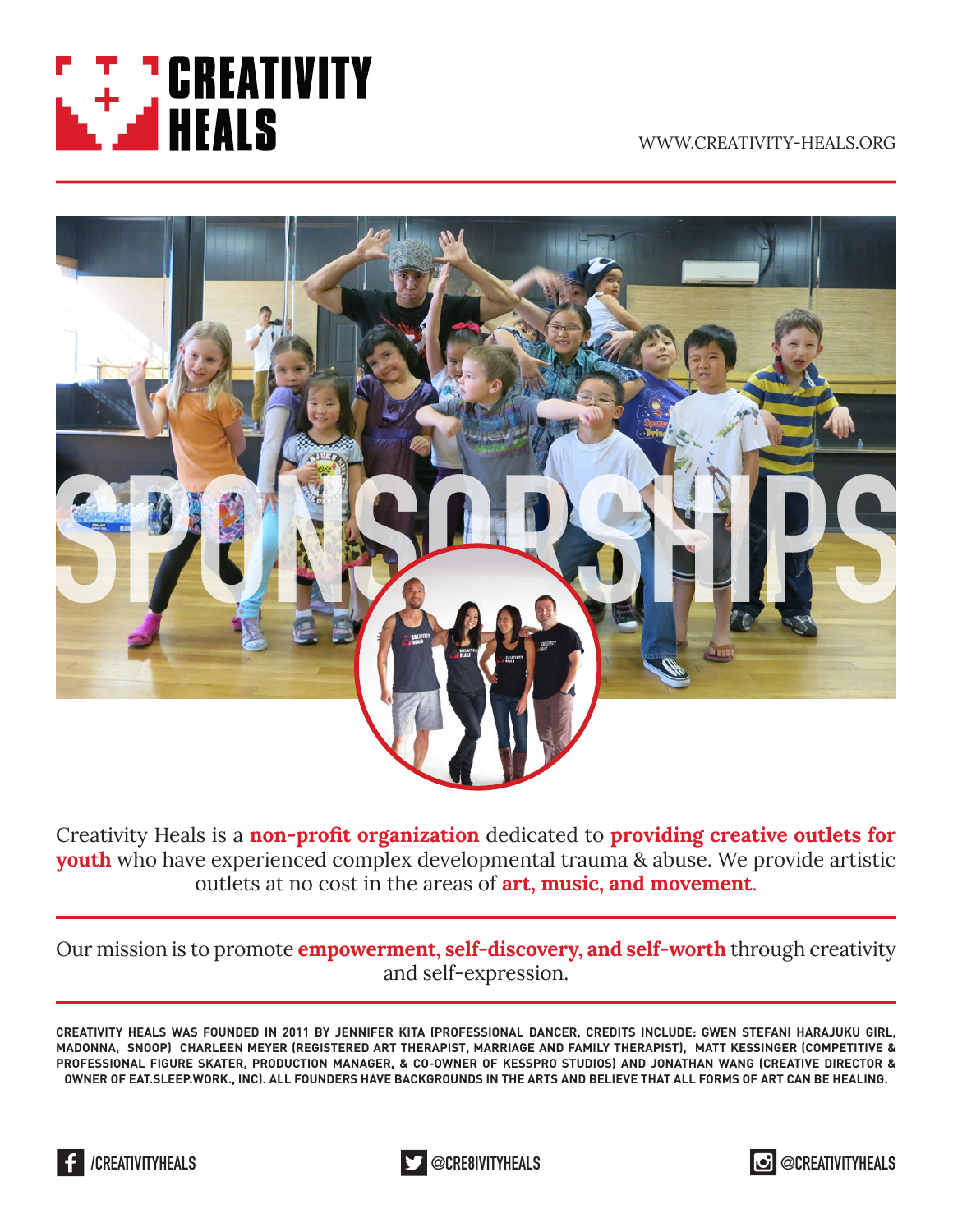

July!2015

Dear Community Member or Corporation:

I am writing to you to inform you about our organization, Creativity Heals. Creativity Heals is a  $501(c)$  3 non-profit organization, dedicated to providing creative outlets to at-risk youth with a history of trauma and abuse. Based in the Los Angeles area, it is the mission of Creativity Heals to promote empowerment, self-discovery, and self-worth through creativity and expression. We use dance, movement, music, and art as the foundation of healing for the youth we serve. We provide workshops to residential facilities, elementary and middle schools, and youth treatment programs that support children and adolescents that have suffered from some form of abuse, neglect, violence, and trauma. The founders of our organization have personal backgrounds in the arts and human services, and believe that all forms of art and creativity can be healing.

Due to the high demand of our services around the County of Los Angeles, we are working towards expanding our organization and support network. With limited funding and resources for the arts and human services, we are seeking support from members of our community as well as corporate organizations that believe in the rehabilitation of youth. Each year we host an annual fundraising event, and we'd like to include you as a supporter! Our event, "#CH5" will take place on July 11, 2015 in the arts district of Los Angeles. This social fundraising event will showcase the artists and mentors that work directly with the youth, provide an opportunity to network with local artists and human services professionals, and will feature performances and silent auction items. You are guaranteed to have a great time!

We sincerely hope that you or your company is interested in becoming a part of our event by making a monetary donation, in-kind donation of goods or services, and/or product for gift bag items for our VIP guests and donors (qty. 150)! Your in-kind product donation and/or financial support will help make out event a success and promote your brand. Items donated, in addition to monetary donations, will be assigned a sponsorship level based on the total value.

Please do not hesitate to contact our Fundraising & Development Coordinator at jacob@creativity-heals.org if you have any questions, or visit www.creativity-heals.org.

With gratitude,

 $\frac{1}{\sqrt{2}}$ 

**Jacob**<sup>A</sup>lvarez  $C_0$ -Founder/CEO Fundraising & Development Coordinator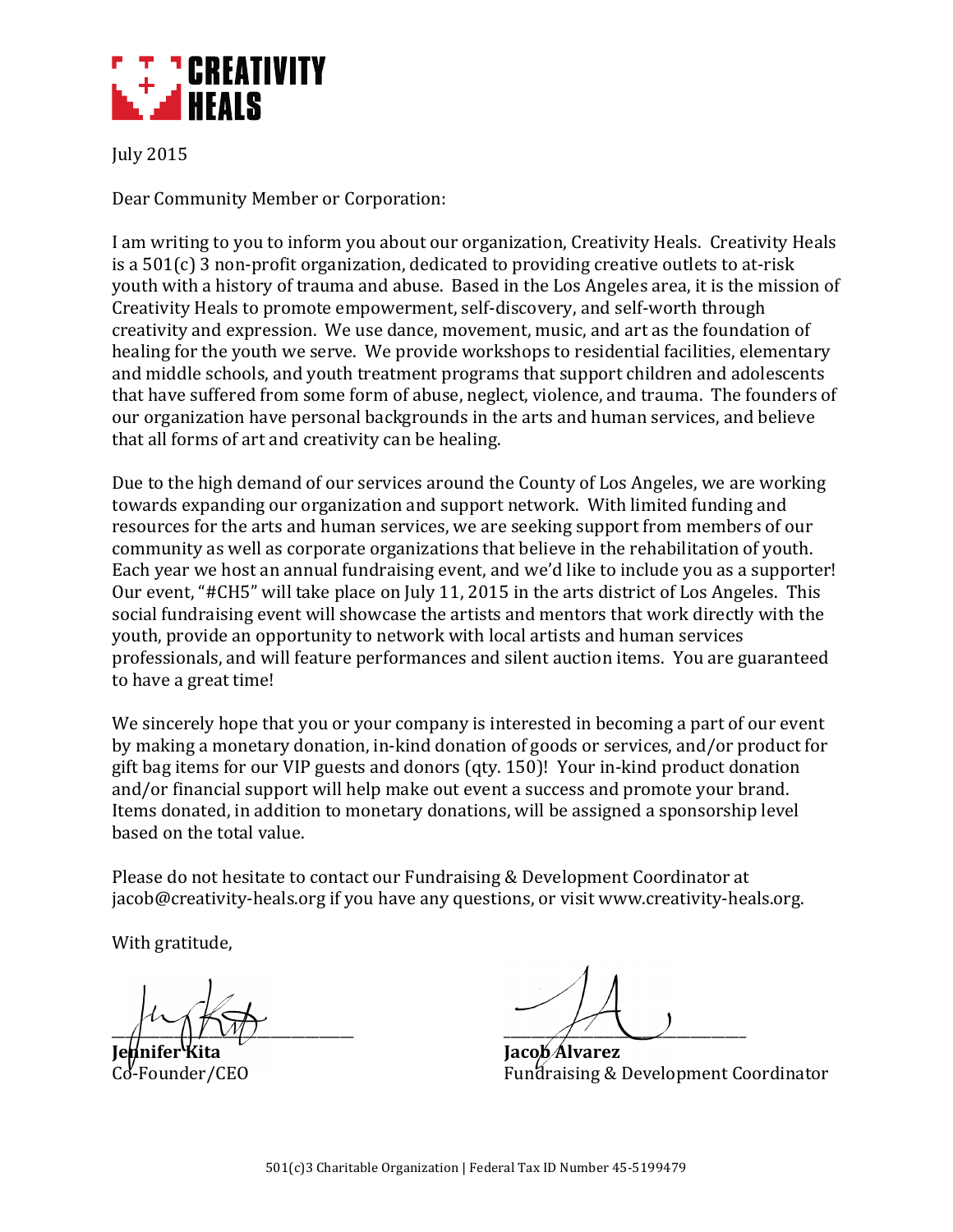

# **#CH5'|'5th Annual'Fundraising'Event'|'July 11,'2015**

## **Empowerment Sponsor (\$5,000)**

Official Recognition an Empowerment sponsor on event signage Announcement as an Empowerment Sponsor with company message Opportunity for company representative to speak at event Large logo and link on Creativity Heals website and event page Social media recognition on Instagram, Facebook, and Twitter Recognition in Monthly Newsletter and event press release Acknowledgement in post-even recap video Company's promo materials or product displayed at event Opportunity to provide flyer or product in VIP giftbags Large logo on step and repeat photo backdrop 4 VIP tickets to event 4 VIP giftbags

### **Self-Discovery Sponsor (\$2,500)**

Official Recognition as Self-Discovery sponsor on event signage Announcement as a Self-Discovery Sponsor with company message Medium logo and link on Creativity Heals website and event page Social media recognition on Instagram, Facebook, and Twitter Recognition in Monthly Newsletter and event press release Opportunity to provide flyer or product in VIP giftbags Medium logo on step and repeat photo backdrop 2 VIP tickets to event 2 VIP giftbags

#### **Creativity'Sponsor'(\$1,000)**

Official Recognition as Creativity Sponsor on event signage Small logo and link on Creativity Heals website and event page Social media recognition on Instagram, Facebook, and Twitter Recognition in Monthly Newsletter and event press release 1 VIP ticket to event 1 VIP giftbag

### **Healing'Sponsor'(\$500)**

Official Recognition as a Healing Sponsor on event signage Company name in text on Creativity Heals website and event page Social media recognition on Instagram, Facebook, and Twitter Recognition in Monthly Newsletter and event press release

#### **In-Kind Donations**

Goods, products, or services donated to Creativity Heals will be given a monetary value and assigned a sponsorship level.